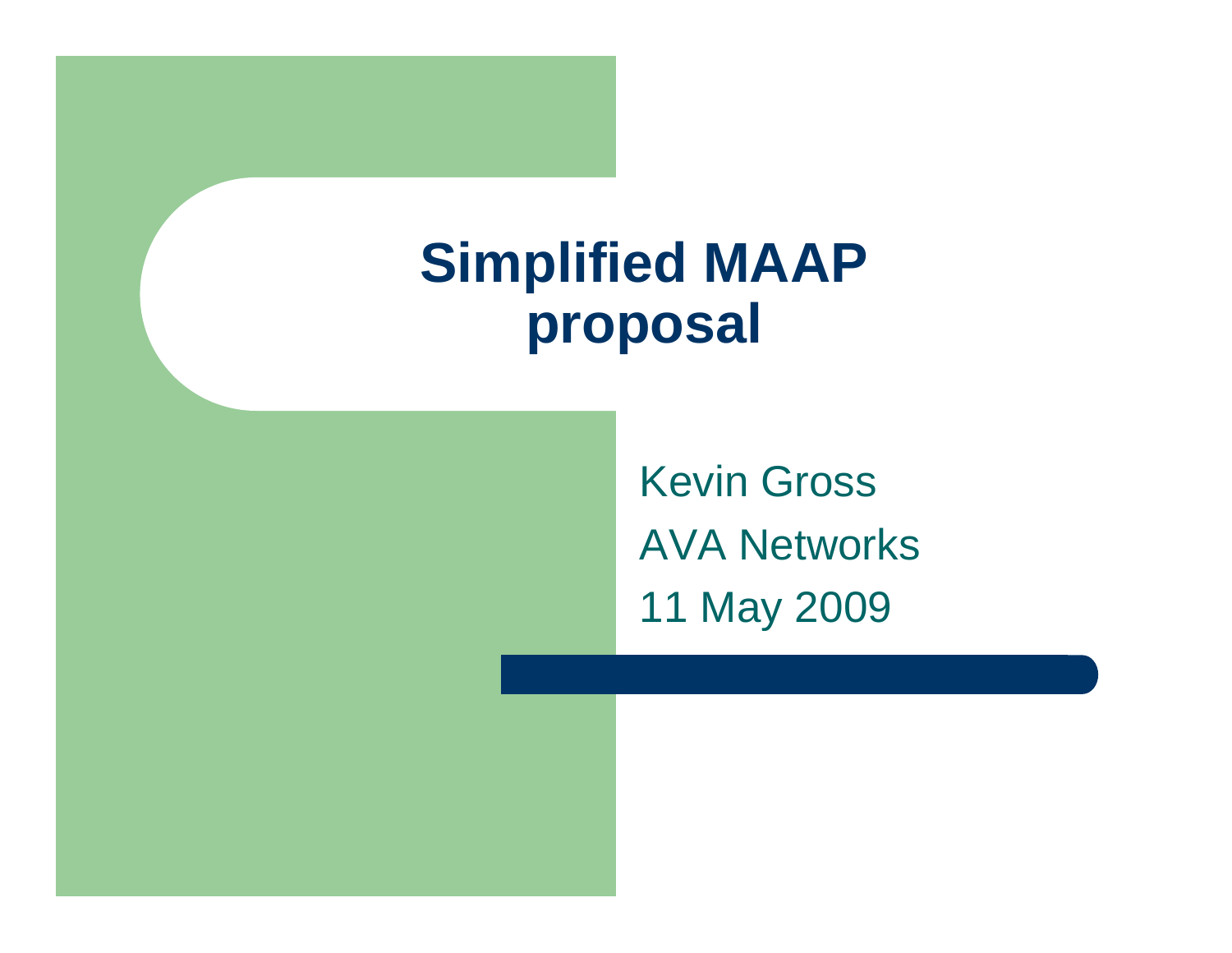#### **Concerns**

- **Complexity introduced by server support**
- Server support unproven since server behavior is unspecified
- Other issues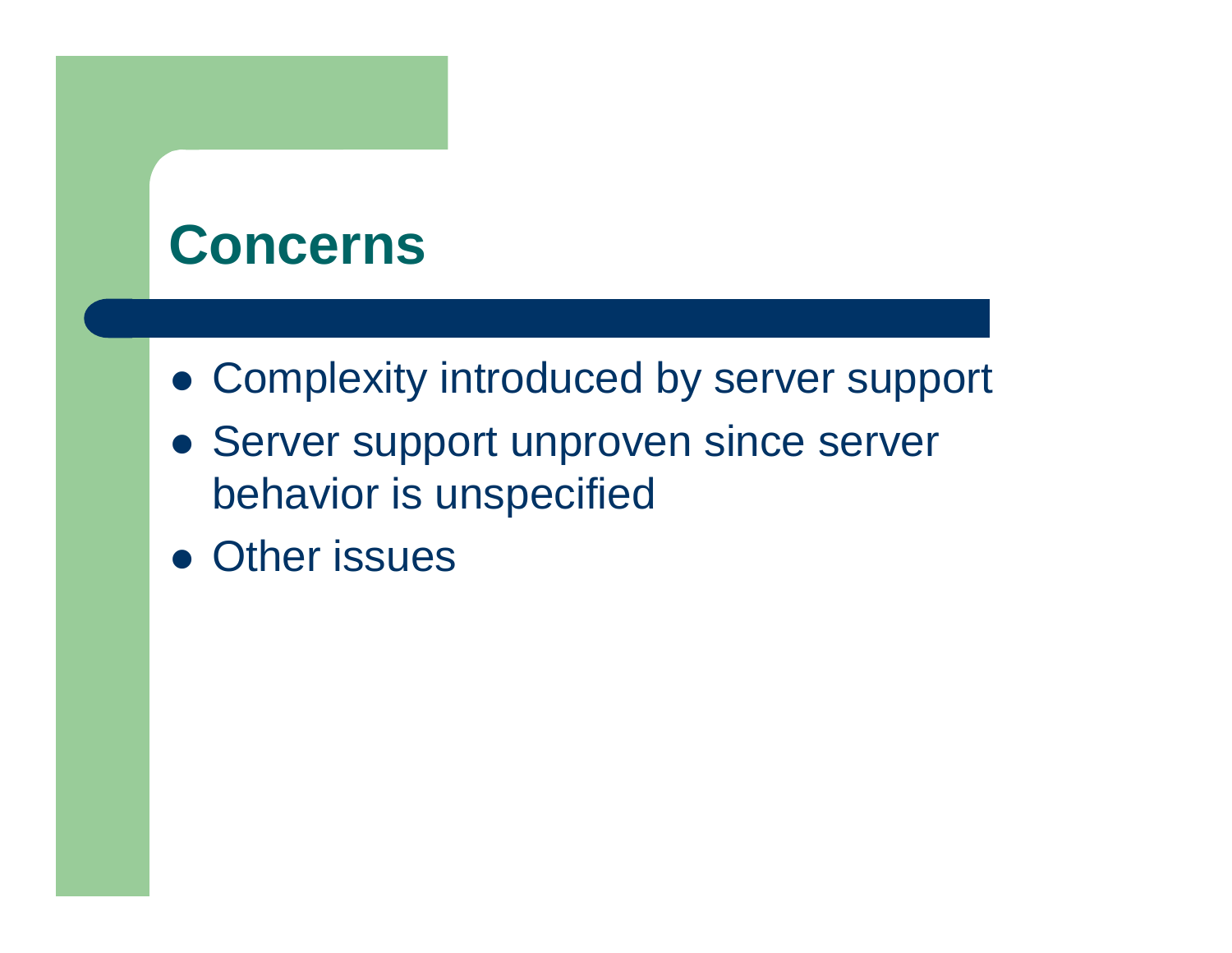### **Server benefits**

- $\bullet$  Reduction in multicast traffic.
	- –MAAP messages are small and infrequent.
	- MAAP multicast traffic is very small in comparison to traffic generated by transmission on the multicast address allocated by MAAP
- $\bullet$  Potential improvement in time required to allocate a multicast address. Guess and check could take an indeterminate amount of time.
	- The layer 2 networks targeted by 1722 are presumably of limited scale.
	- –- Increasing the size of the allocation pool from 65,000 to, say, 16 million address would significantly improve performance
- $\bullet$  Assignment persistence - same devices get same addresses
	- –Protocol does not identify distinct applications on a single device
	- –Persistence on the device is already encouraged
	- Server improves but does not guarantee persistence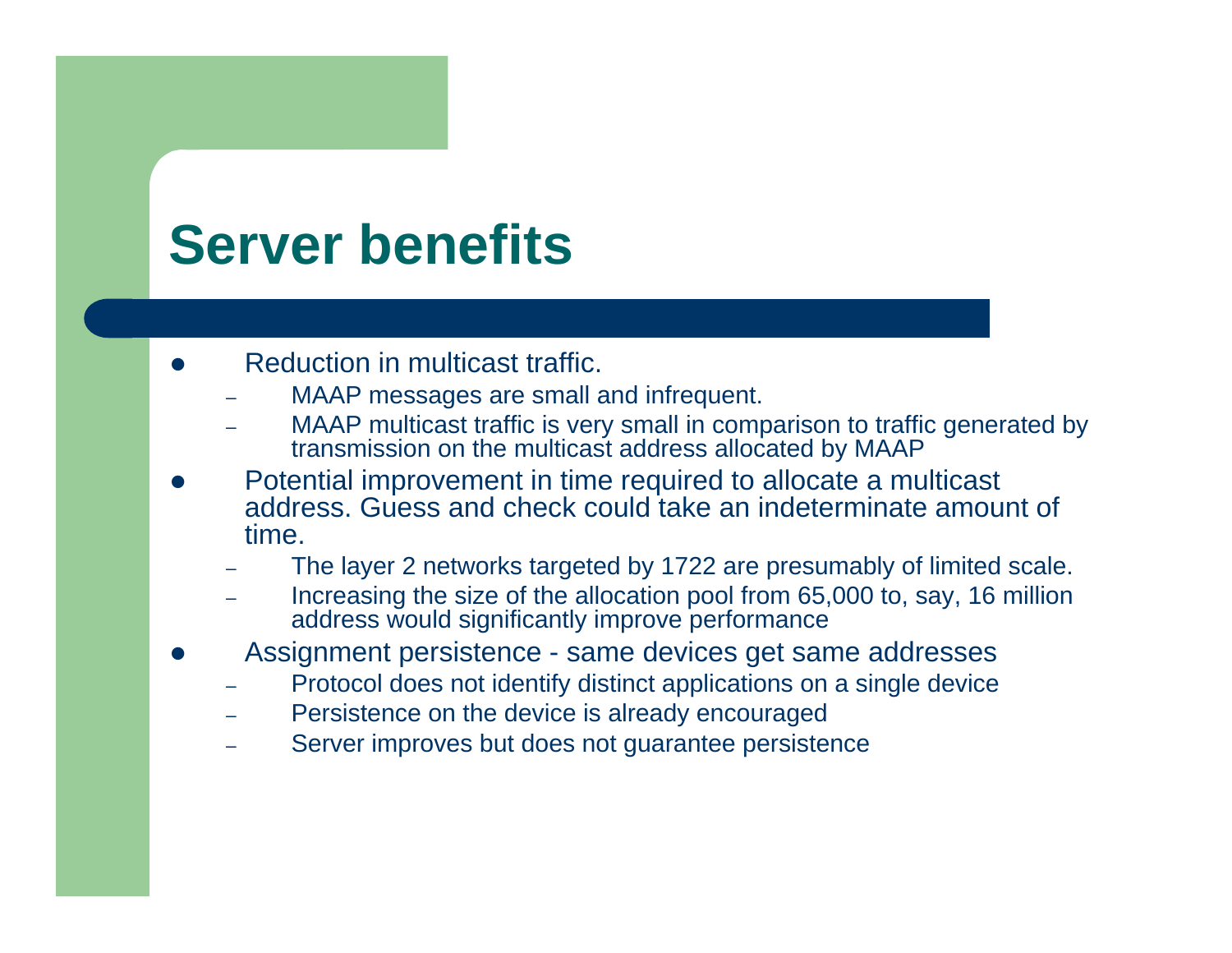### **Server issues**

- $\bullet$  Additional complexity
	- Protocol complexity
	- Server implementation
	- Merging networks
- $\bullet$  Improper operation when multiple servers are (erroneously) present on the network
- $\bullet$ Server behavior must be specified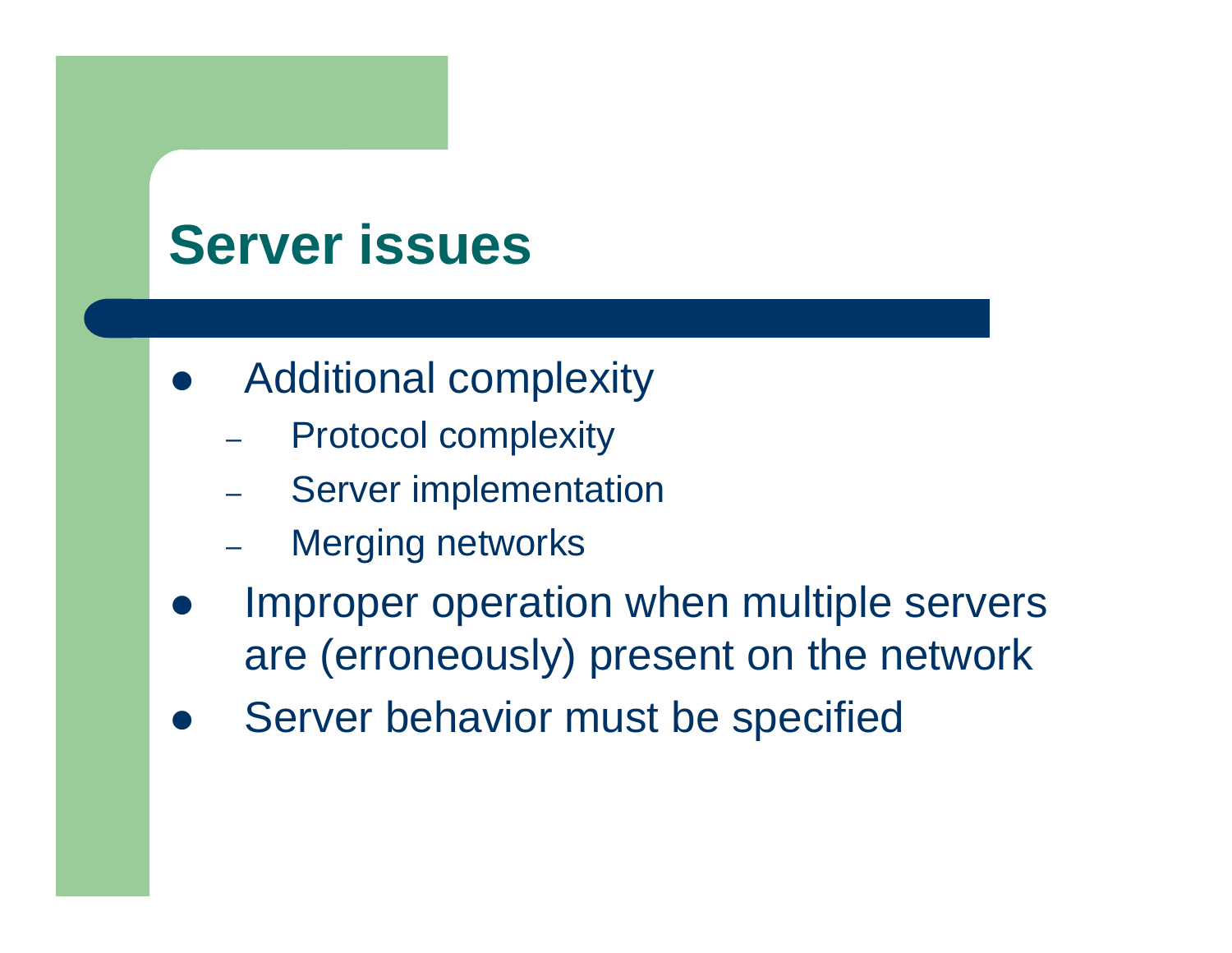### **Other issues**

- DEFEND\_ALL causes multicast flury and is not a reliable discovery mechanism
- Justify distinct PROBE, DEFEND and ANNONCE messages
- Announce procedure does not address merged networks
- **Justify need for explicit RELEASE**
- Reliable communications to server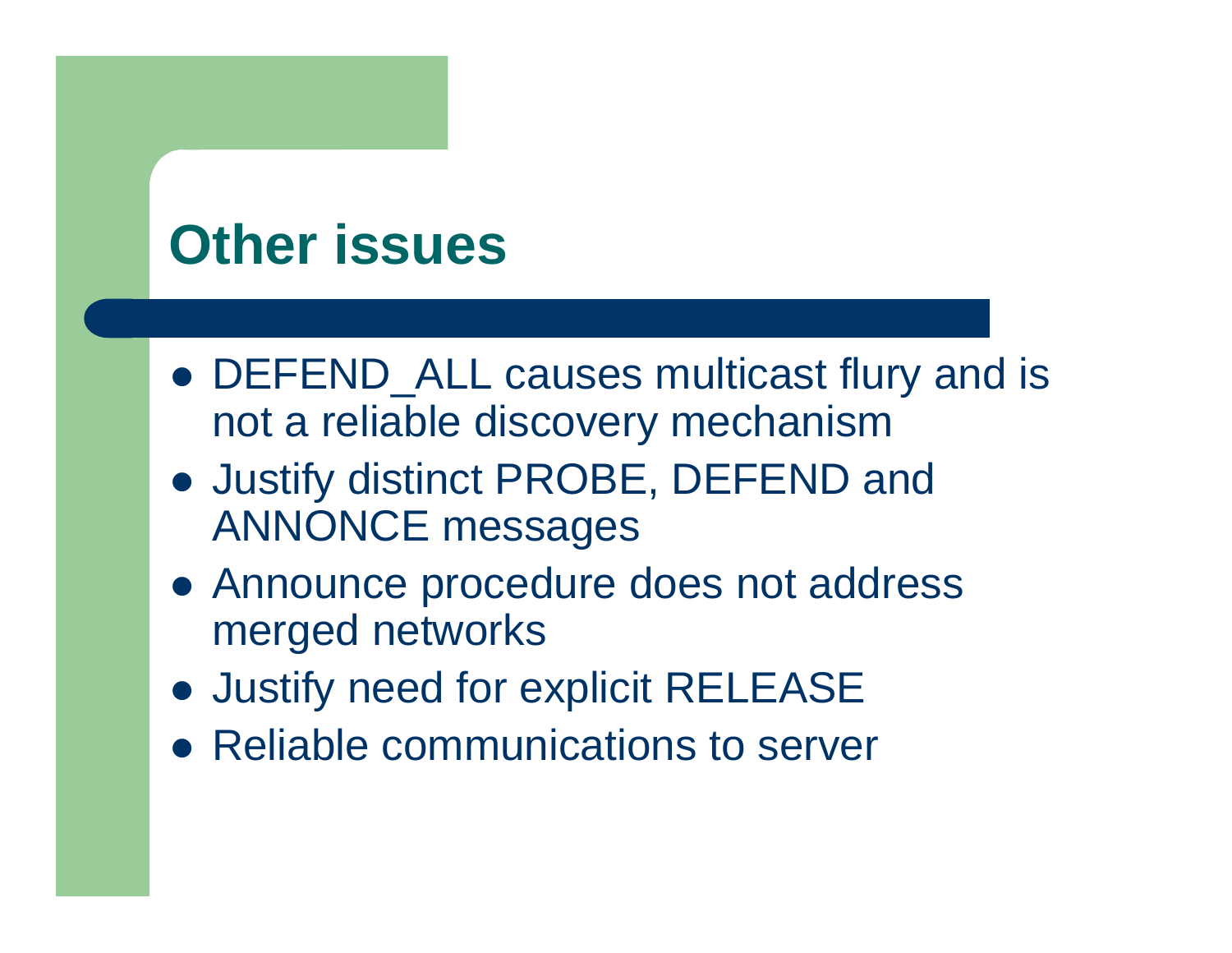### **Proposal overview**

- Single message type
- No server support
- 300-500 ms multicast address acquisition
- 10 s recovery on network merge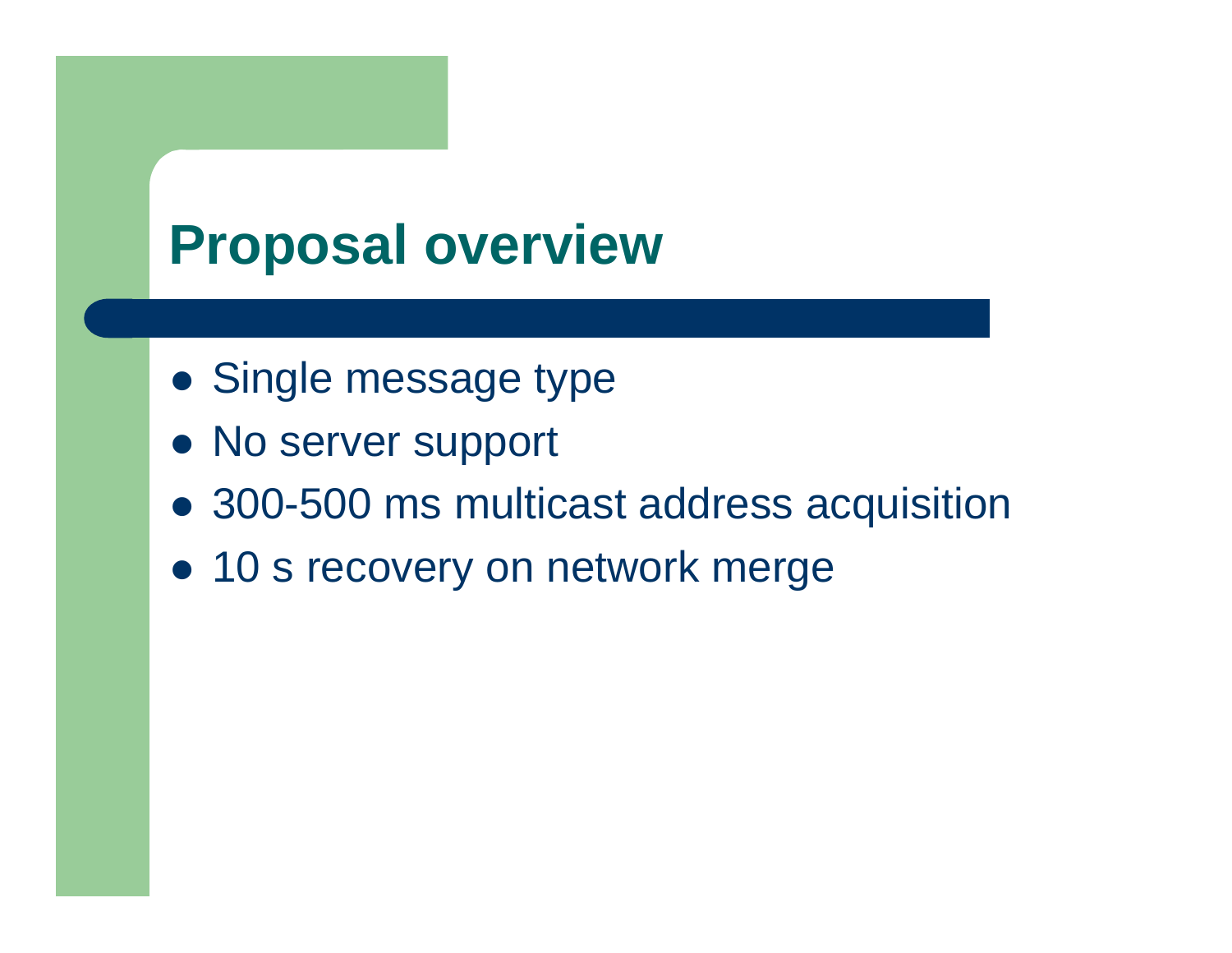### **State diagram**

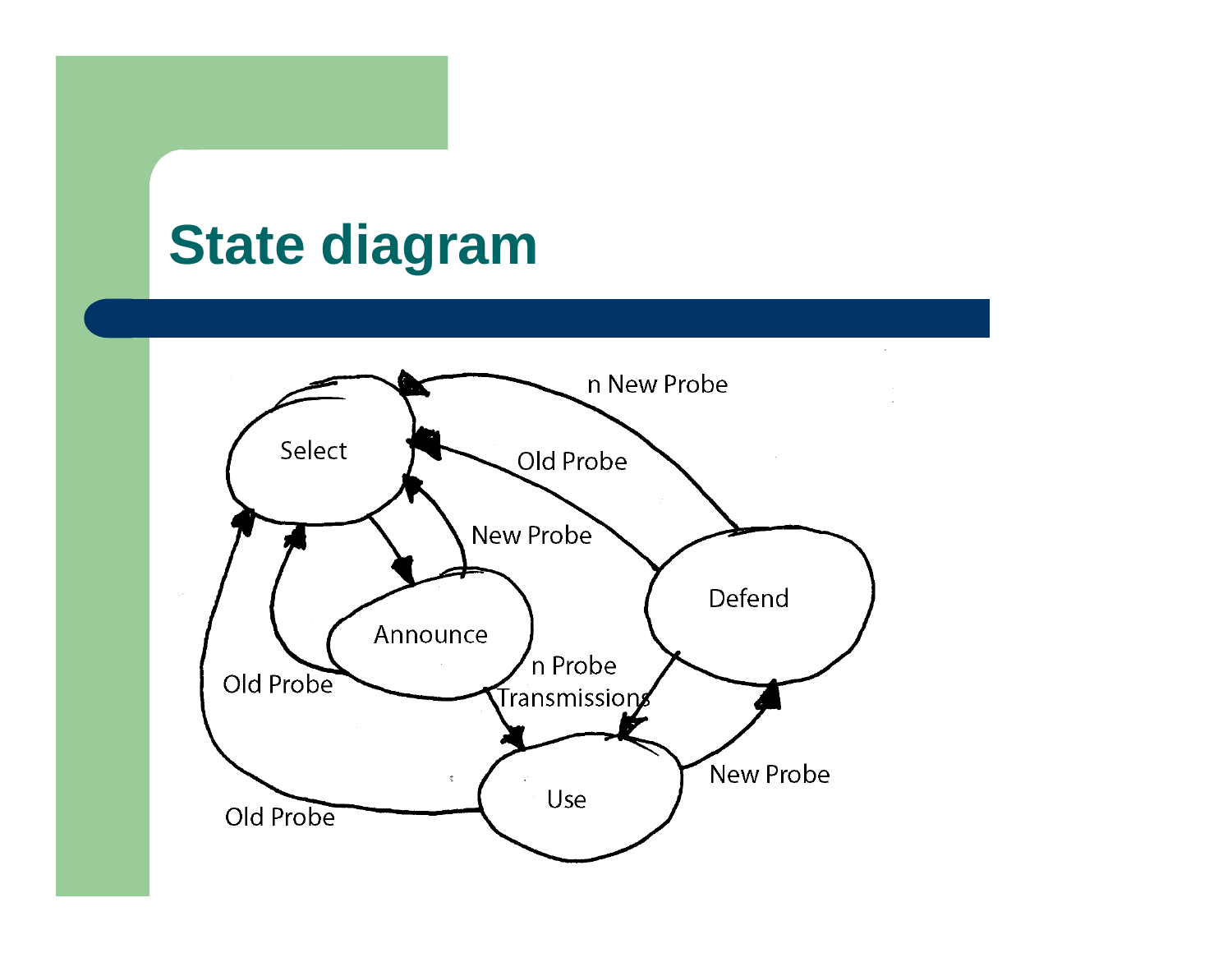# **State descriptions**

- $\bullet$ **Select** 
	- –Random or persistent selection of multicast address (range)
- O Announce
	- Use **not** permitted
	- Transmit Probe at accelerated rate
	- – Listen for overlapping Probe from others
		- Select
- O **Defend** 
	- –Use permitted
	- –Transmit Probe at accelerated rate
	- – Listen for overlapping Probe from others
		- Select on Old or insistent new
- O Use
	- Use permitted
	- Transmit Probe at nominal rate with variation
	- – Listen for overlapping Probe from others
		- Defend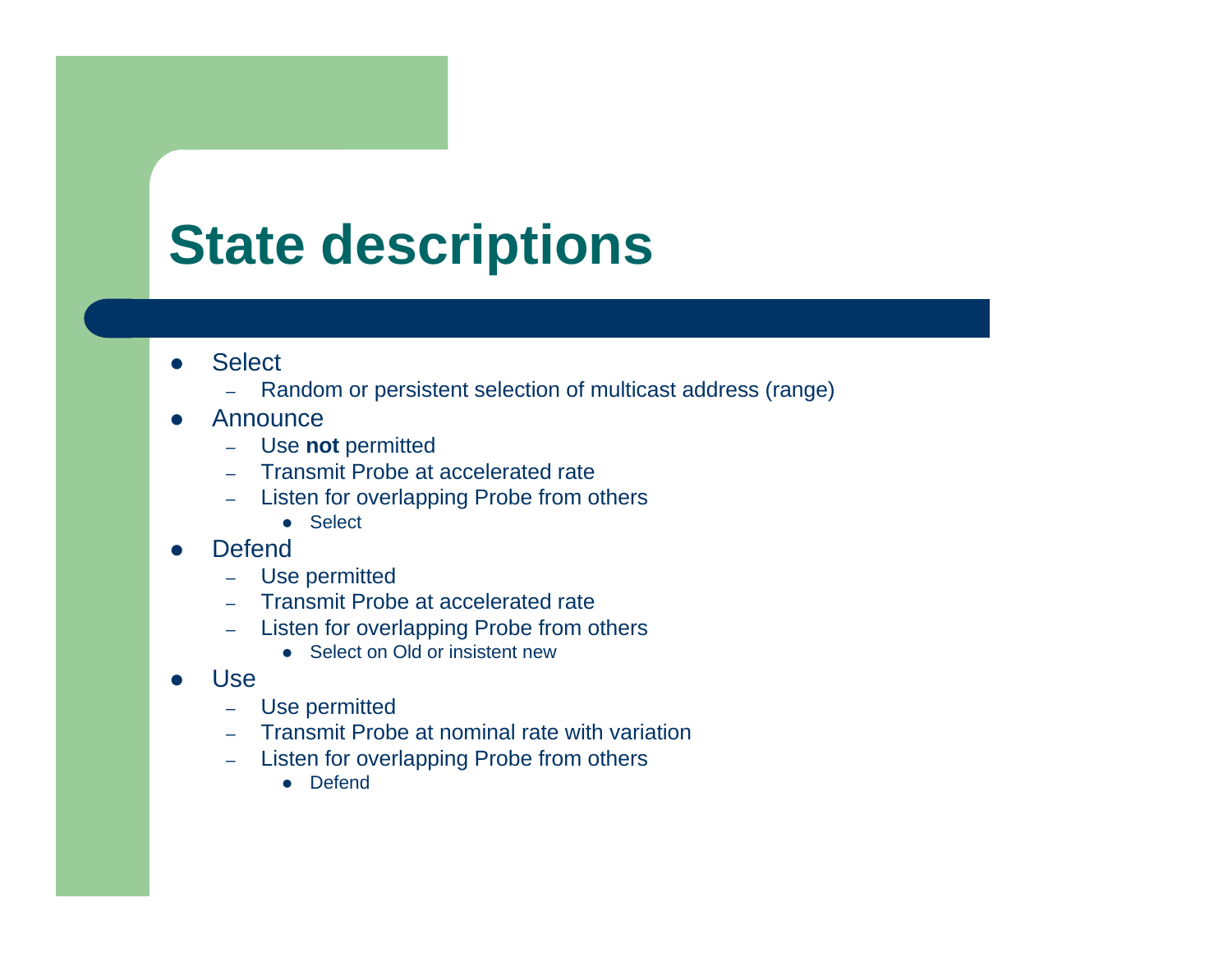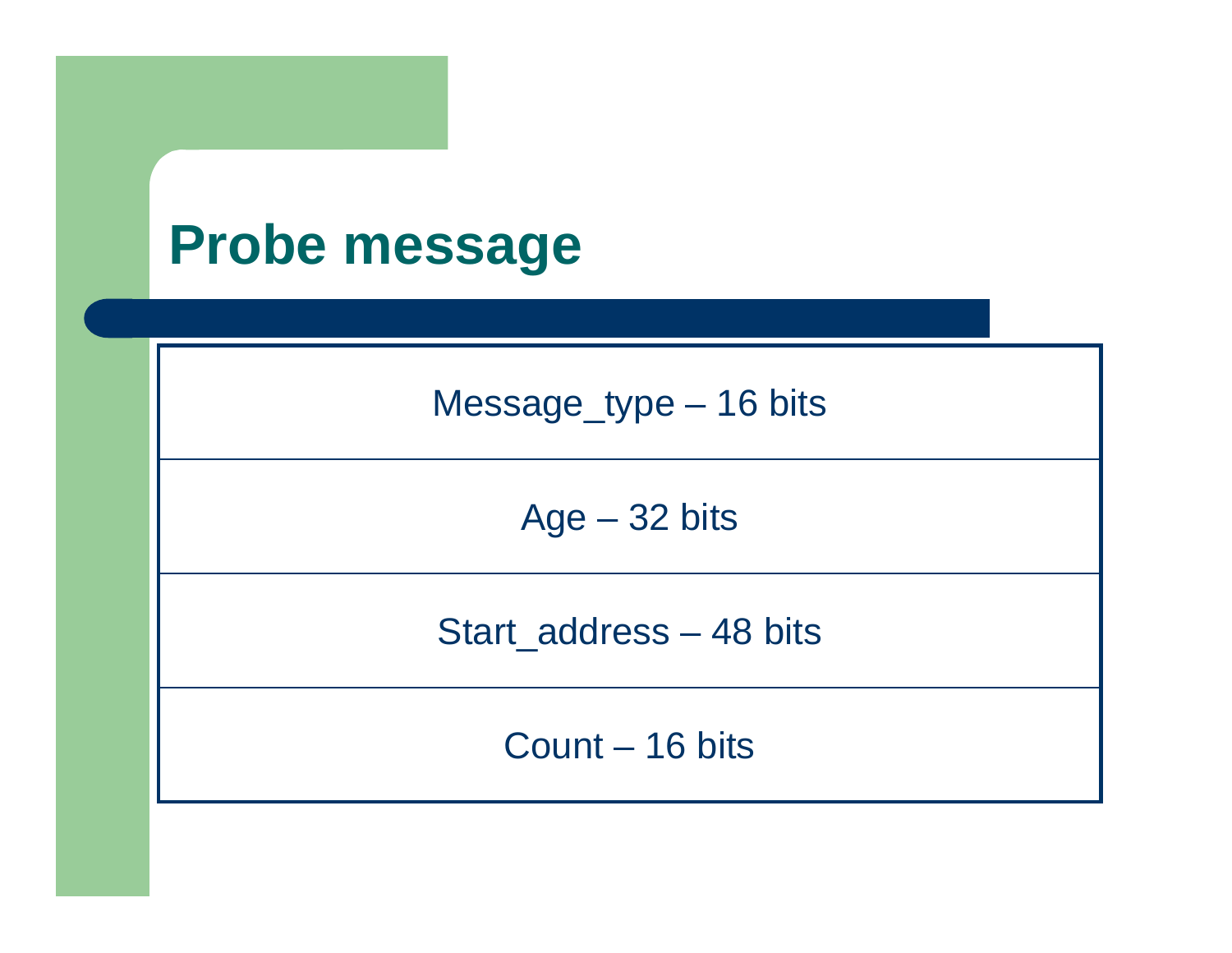# **Message\_type**

- Unnecessary with single message type
- Future new messages?
- Message updates?
- What to do on version mismatch?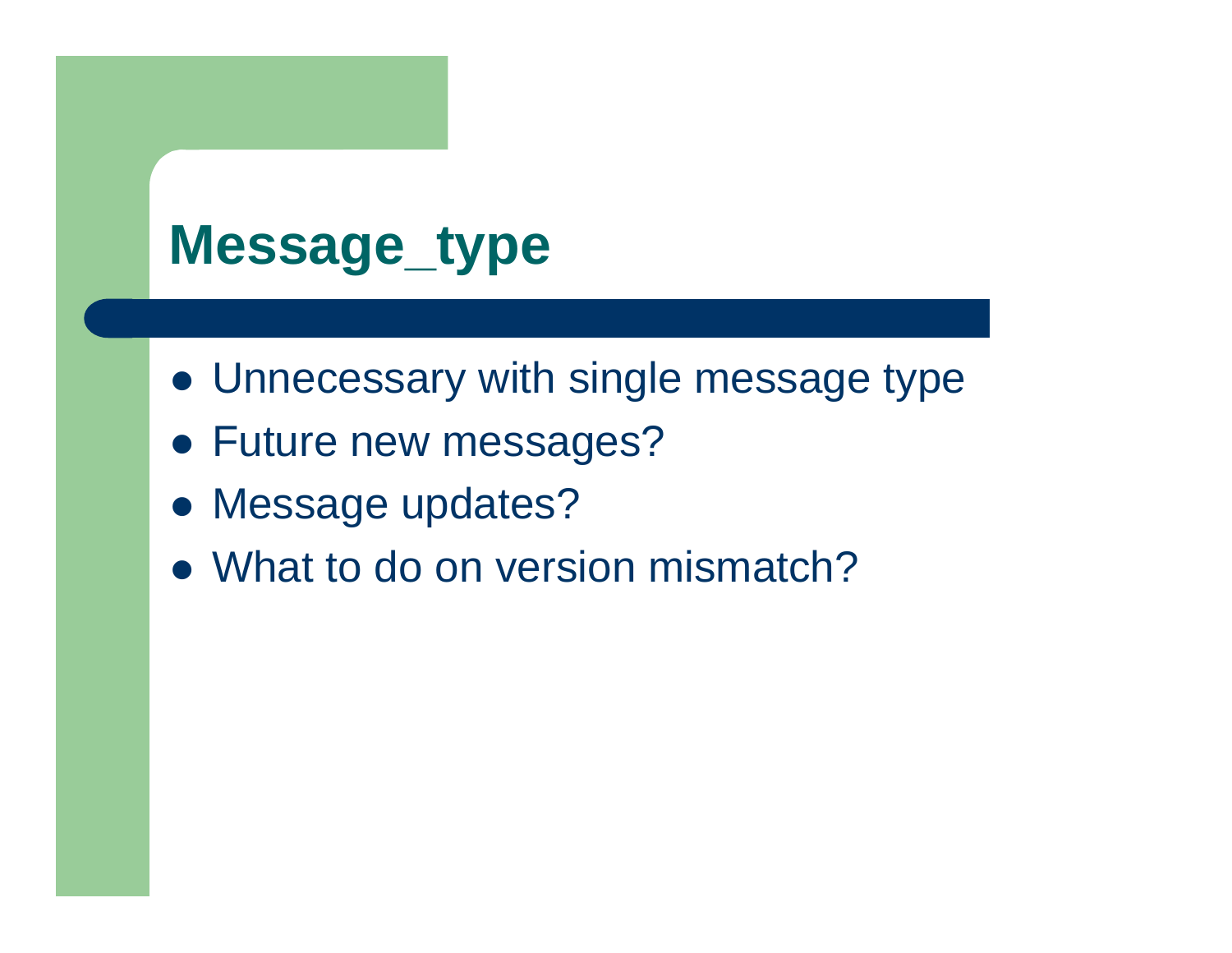### **Age**

- Seconds since first Probe transmission
- Address allocation relinquished on receipt of overlapping Probe with equal or greater Age
	- With equal ages, both lose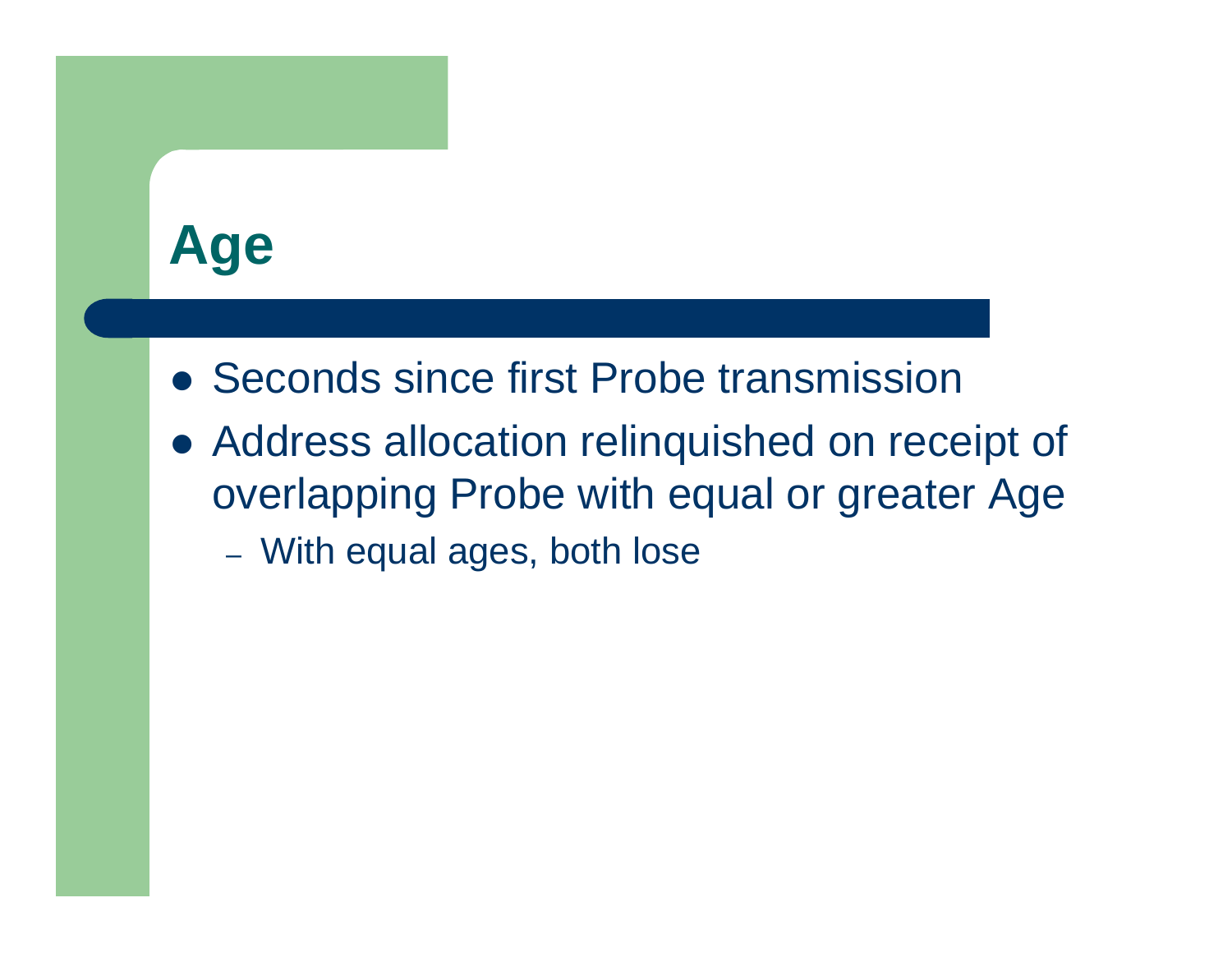### **Requested address**

- Address range specification
	- Start\_address
	- Count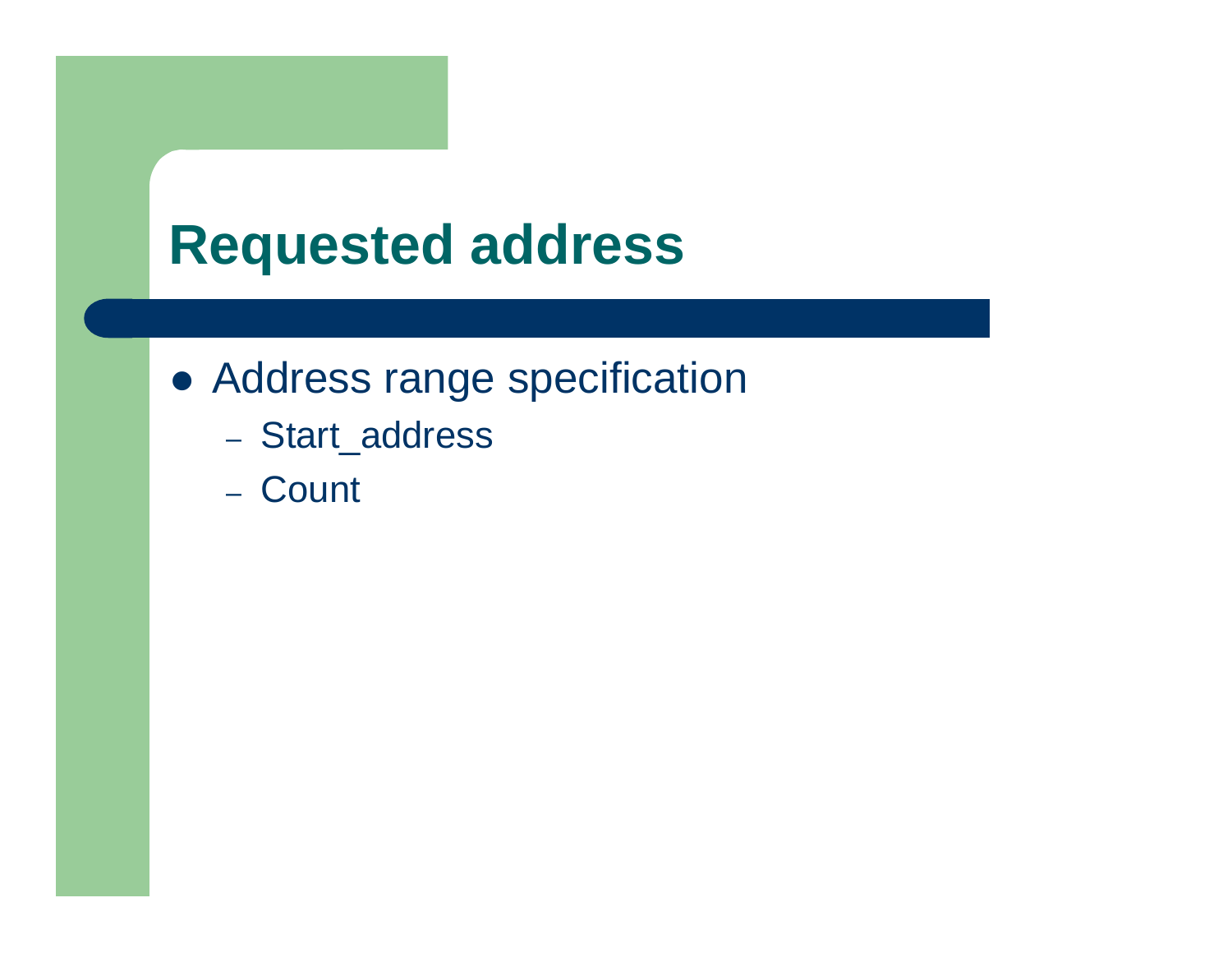#### **Constants**

- z MAAP\_PROBE\_INTERVAL 100 ms
- z MAAP\_PROBE\_RETRIES 3
- z MAAP\_ANNOUNCE\_INTERVAL 10 s
- z MAAP\_ANNOUNCE\_VARIATION 1 s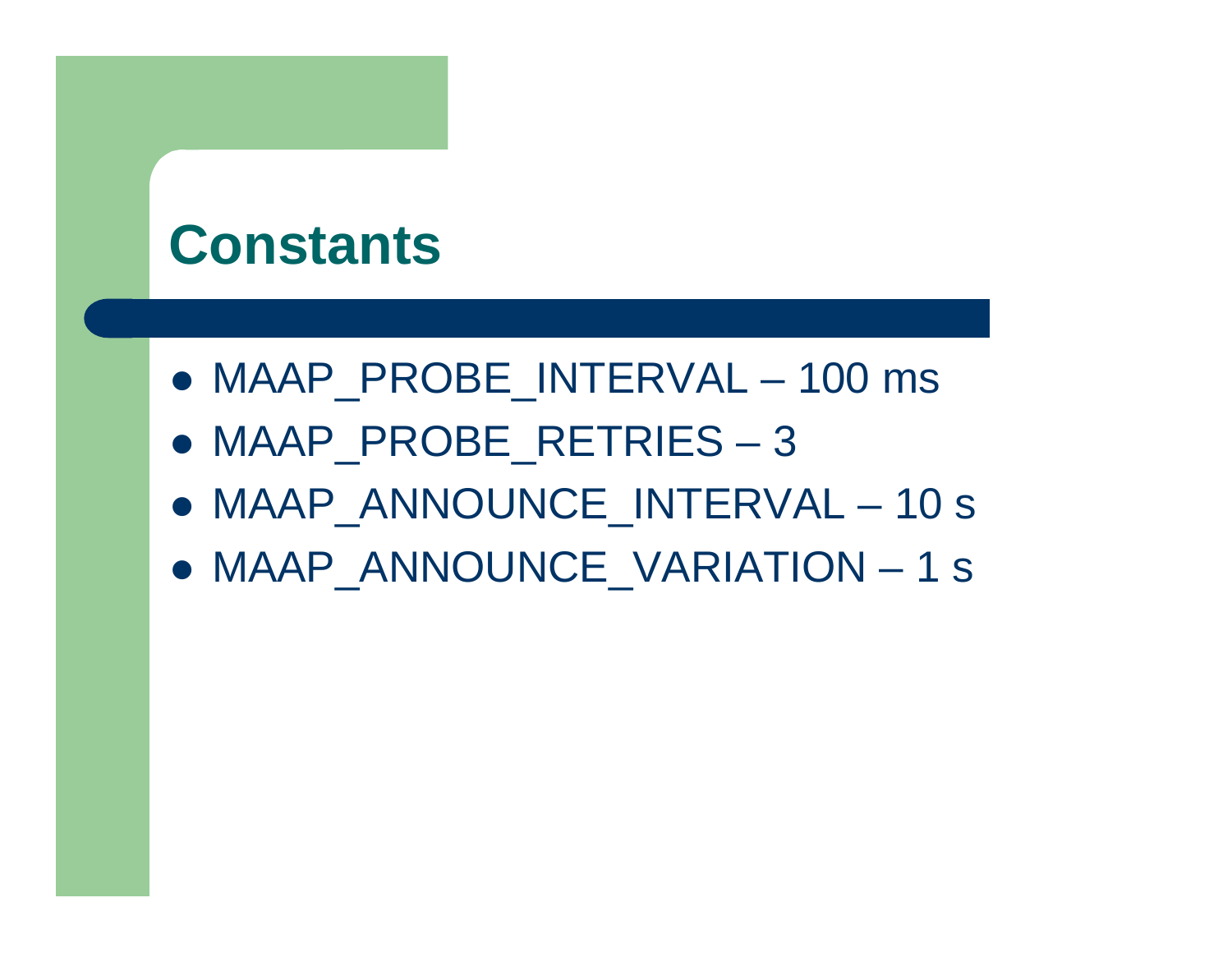# **Releasing an address (range)**

• Cease transmission of associated Probe messages